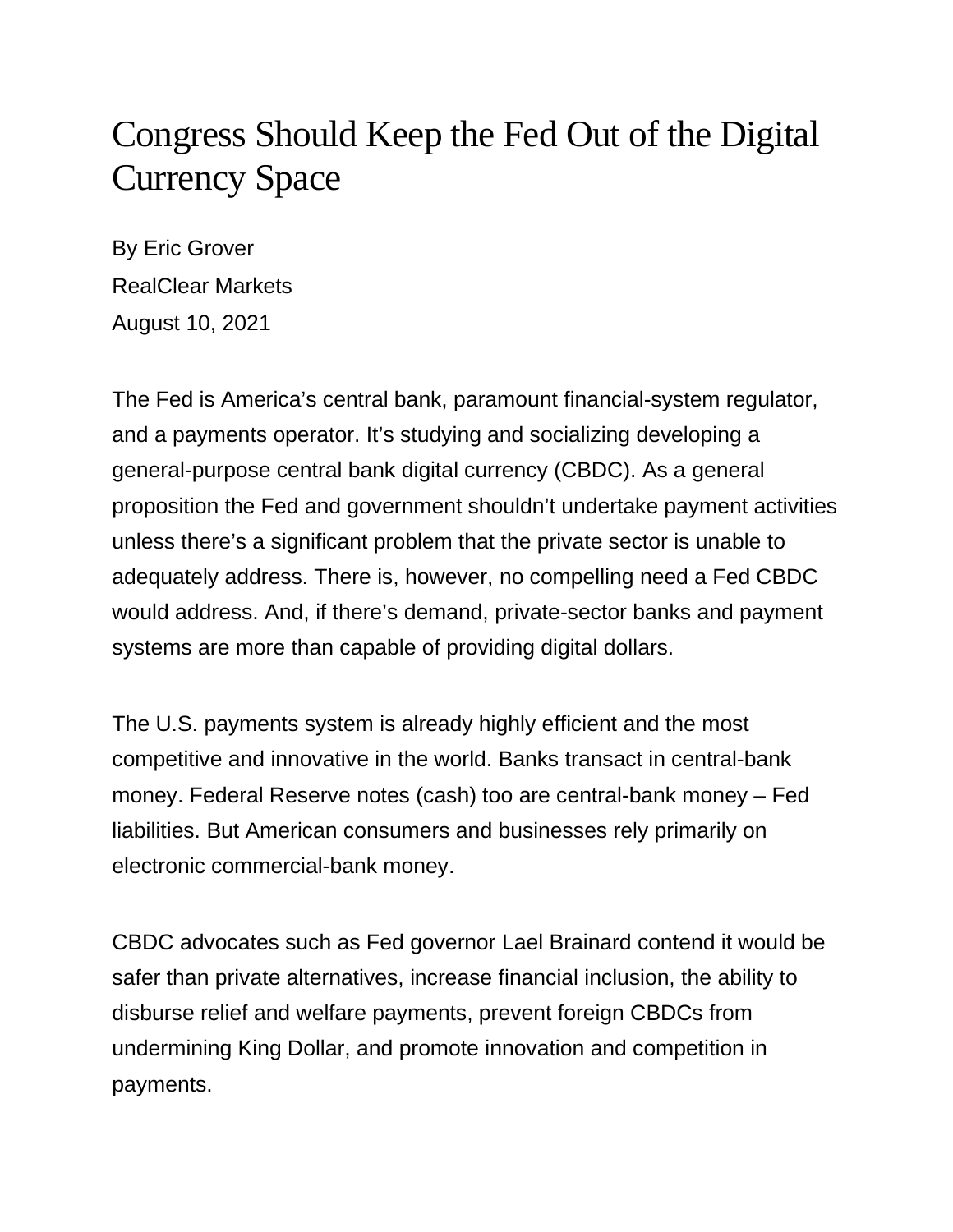The leading private-sector alternative is stablecoins -digital tokens, issued by banks, perhaps with partners, backed by DDAs, loans, and securities. They'd be regulated. Moreover, given \$250,000 in FDIC insurance they shouldn't be riskier than central-bank money.

The percentage of unbanked households in America is small and declining. In 2019 5.4% of households were unbanked, of whom 75.1% said they did not want a bank account. Competing banks, neobanks, and fintechs delivering ever-improving banking and payments, are whittling down the remaining sliver of unbanked. Champions of public policies to boost financial inclusion should press to reduce barriers to entry in financial services, promote competition, and, push to eliminate price controls on debit-interchange fees, which fund fee-free banking.

CBDC advocates call out the putative threat of China's digital yuan. It's hard to imagine, however, that non-Chinese businesses and consumers would want to transact in PBOC accounts. Furthermore, worldwide dollar reserves and dollar-denominated debt and trade are already electronic.

A Fed CBDC would stifle, not promote, private-sector payments competition and innovation. No bank or private-sector payment system would be keen to compete with the central bank, which enjoys unlimited resources and is in many cases their regulator.

Public discussion and congressional hearings on digital dollars have assumed the Fed is the indispensable actor. It doesn't have to be.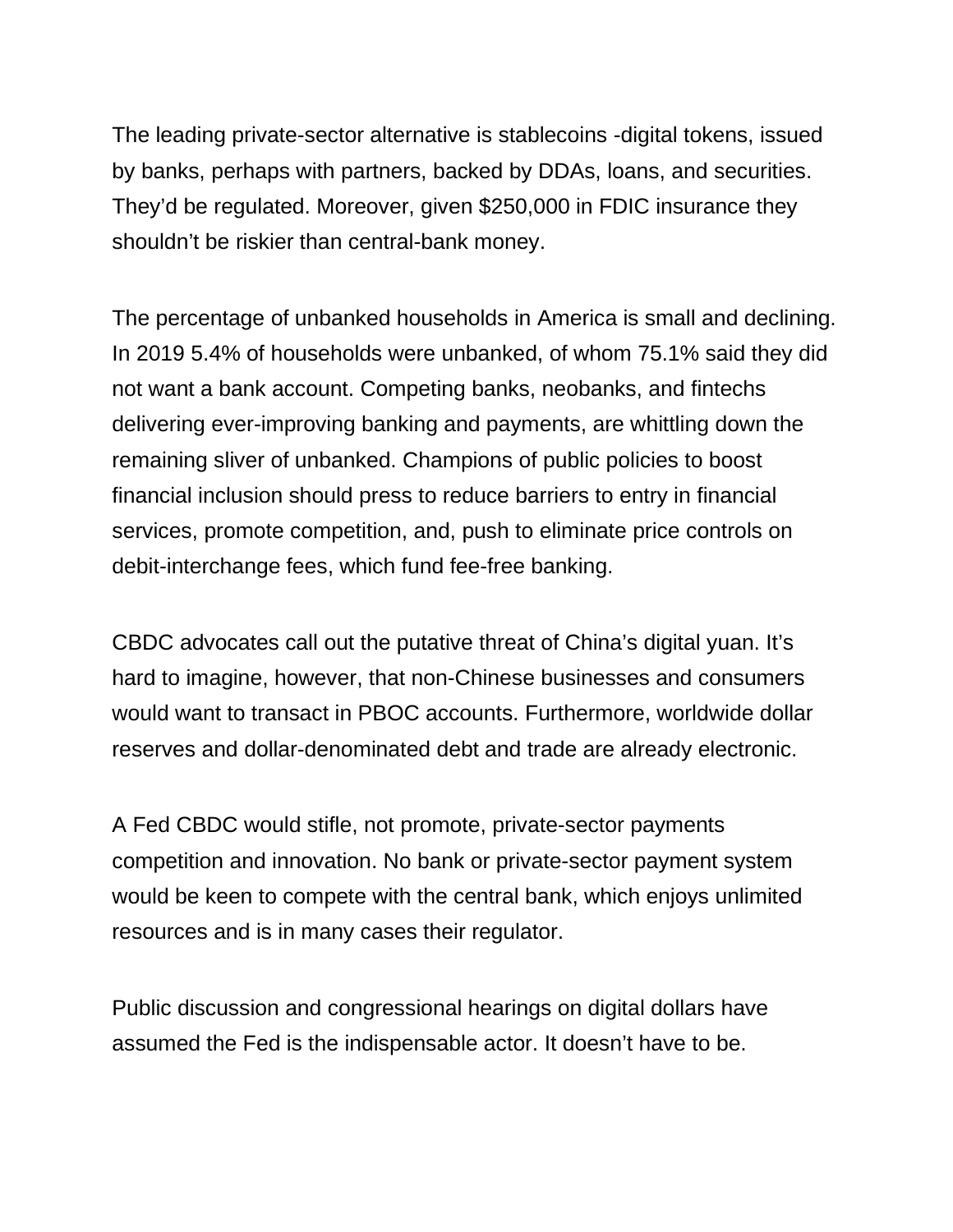For much of America's history private banknotes were money. There are already private, limited-purpose de facto digital dollars. Circle's USD Coin and Tether's USDT are stablecoins, backed by dollars and dollardenominated assets at regulated banks. To date they've been used primarily to trade in and out of cryptocurrencies. Chase and Signature Bank have stablecoins, JPMCoin and Signet, respectively, supporting instant payments between client businesses. Dollar stablecoin Diem (originally branded Libra) will be issued by Silvergate Bank. Presumably, it will first be rolled out across Facebook platforms, since the social media giant was the Diem's initial architect.

The private sector has delivered virtually all payments and money innovation in America. Government fiat money is the notable exception, if one can call that an innovation.

If there are needs for digital dollars on top of electronic retail, person-toperson, billing, and interbank payment systems, thousands of competing banks, partner fintechs, and payment systems like Mastercard, Visa, interbank payment processor the Clearing House, and worldwide interbank payment network Swift, are well-suited to identify and serve them. The continually-improving US payments system works well. But demand for dollars is global. Dollar stablecoins managed from digital wallets accessed from mobile phones anywhere anytime could be used for cross-border remittances. Additionally, they might displace weak national currencies and payment systems, boosting King Dollar.